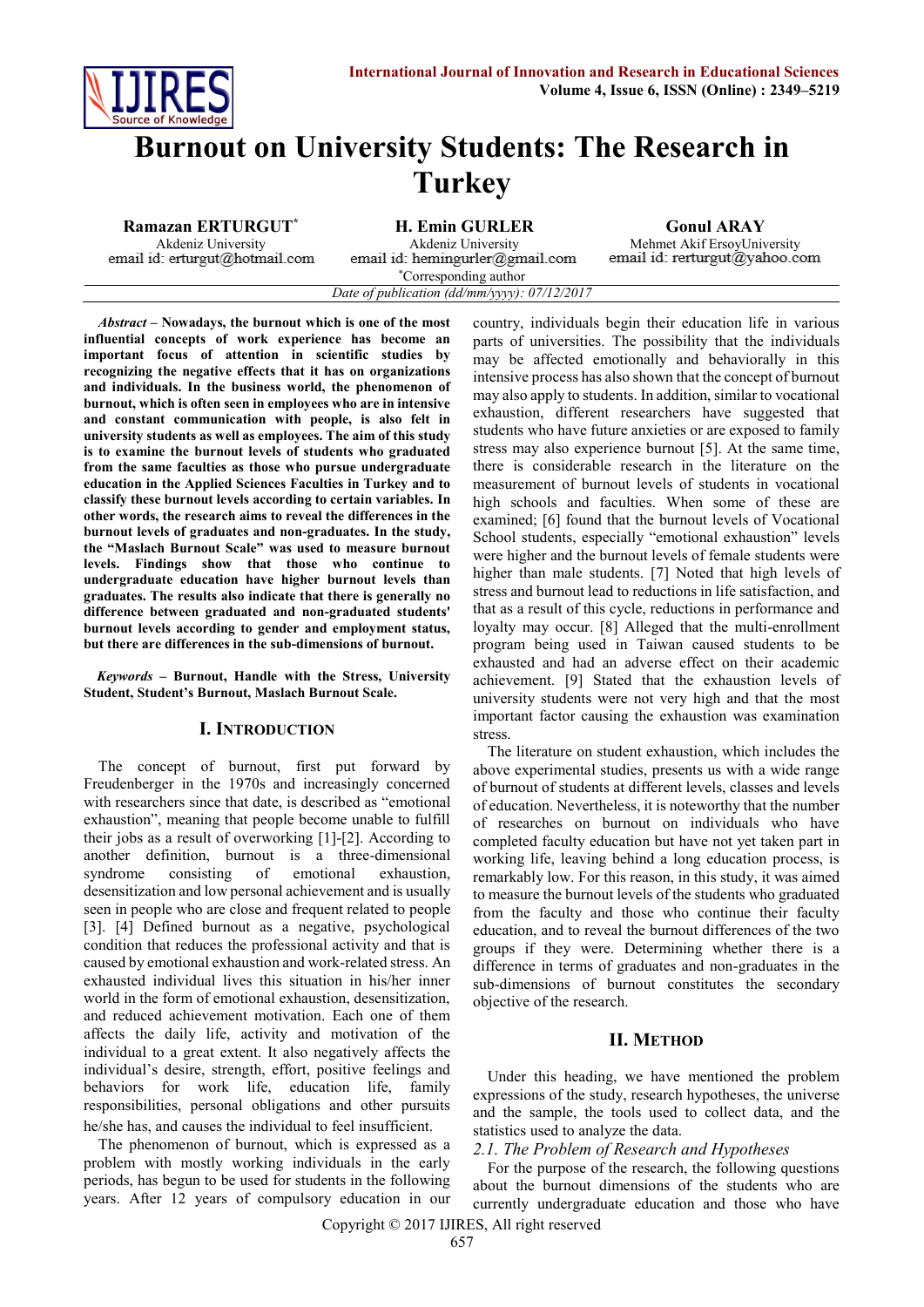

graduated from the bachelor's degree were searched and the hypotheses related to these questions were edited as follows.

### *2.1.1. Main Problems*

- 1. What is the level of burnout in general for graduates and undergraduates?
- 2. Is there a difference between the burnout levels of those who are graduate and those who are undergraduate with regard to the sub-dimensions of burnout?
- *2.1.2. Subsidiary Problems*
- 1. Is there a general difference in burnout levels among participants in terms of gender variable?
- 2. Is there a difference in terms of gender variable (women and men) between those who are graduate and those who are undergraduate?
- 3. Is there a difference in the levels of burnout between graduated female and undergraduate female?
- 4. Is there a difference in the levels of burnout between graduated male and undergraduate male?
- 5. Is there a difference in terms of burnout levels among working graduates and working students?
- 6. Is there a difference in the levels of burnout between students who are not working and graduates who are not working?
- *2.1.3. Hypotheses*

Hypotheses based on the problem expressions of the research are as follows;

- **H1:** Burnout levels of undergraduates are higher than bachelors.
- **H2:** There is no difference in burnout levels between male and female participants.
- **H3:** The burnout level of female students is higher than that of graduated women.
- **H4:** The burnout level of male students is higher than that of graduated men.
- **H5:** The burnout level of working students is higher than that of working graduates.
- **H6:** The burnout level of students who are not working is higher than that of graduates who are not working.
- *2.2. Population and Sample*

The students who continue their education in the International Trade and Logistics Departments of the universities in Turkey and the individuals graduated from the same department constitute the population of the research. The senior students who continue their education in the Department of International Trade and Logistics of Akdeniz University and the individuals who graduated from the same department of different universities constitute the sample of the research. In this context, 75 questionnaires returned from the questionnaire distributed to a total of 89 students and graduates in the August-December 2016 period were considered valid and worthy of exploration. The number of participants is one of the limitations of the research. However, it is one of the reasons why only senior students are evaluated within the scope of the sample and about the same number of graduates from the department.

# *2.3. Data Collection Tools*

In the study, a Personal Information Survey was used to determine participant demographic variables. The Maslach Burnout Inventory was used to measure participants' burnout levels, which was the main theme of the study. This scale was developed by Maslach and Jackson in 1981 [10]. While there are 20 expressions in total, 8 of these expressions relate to Emotional Exhaustion, 5 to Desensitization and 7 to Low Personal Achievement dimensions. A 5-point Likert-type scale was used to measure the burnout values of the Maslach Burnout Scale.

The Maslach Burnout Inventory was used in previous studies by [11], [3], [12], [13], [14] and [15] and in these studies, reliability and validity analyzes and Factor Analysis were performed on the scale and subscales of the scale. Maslach Burnout Inventory is one of the most commonly used burnout scales in burnout research. *2.4. Statistics* 

The data obtained by the questionnaire were analyzed with "SPSS 17" Statistical Program and demographic analyzes, reliability analysis, T-Test were used in the study. In many studies on the Maslach Burnout Inventory, reliability analysis of subscales of the scale as well as demographic analyzes and T-Test analysis of independent groups were performed. [1], [16], [17] and [18] used demographic analysis, reliability analysis and T-Test in burnout studies. The Independent Sample T-Test, used to determine the differences between the two groups that are independent from each other, is a parametric test and the results of this test show whether there is a statistically significant difference between the groups. According to these Test results, sig. (2-tailed) value is greater than 0.05, there is no significant difference between the groups. In the case that this value is smaller than 0.05, it is concluded that there is a significant difference between the groups [19]. In this study, the T-Test was chosen as the most appropriate statistical analysis in the analysis of the number of participants and the differences among the groups.

#### **III. FINDINGS**

In this section, the findings of participants' demographics, the findings of reliability analysis, and the burnout levels of participants' were discussed.

## *3.1. Findings Related to Demographic Data*

Descriptive statistics were used to determine the characteristics of participants' gender, education and employment status.

|  | Table 3.1 Findings Related to Gender Variable |  |
|--|-----------------------------------------------|--|
|  |                                               |  |

| Gender |                  |         | Valid   | <b>Cumulative</b> |
|--------|------------------|---------|---------|-------------------|
|        | <b>Frequency</b> | Percent | Percent | Percent           |
| Female | 39               | 52      | 52      | 52                |
| Male   | 36               | 48      | 48      | 100               |
| Total  | 75               | 100     | 100     |                   |

The gender of participants is given in Table 3.1 When the table was examined, it was determined that 52% of the participants were female and 48% were male. It was understood that the data on the gender of participants were very close to each other. It is considered that the results of the gender variable of this distribution are important in terms of coverage validity.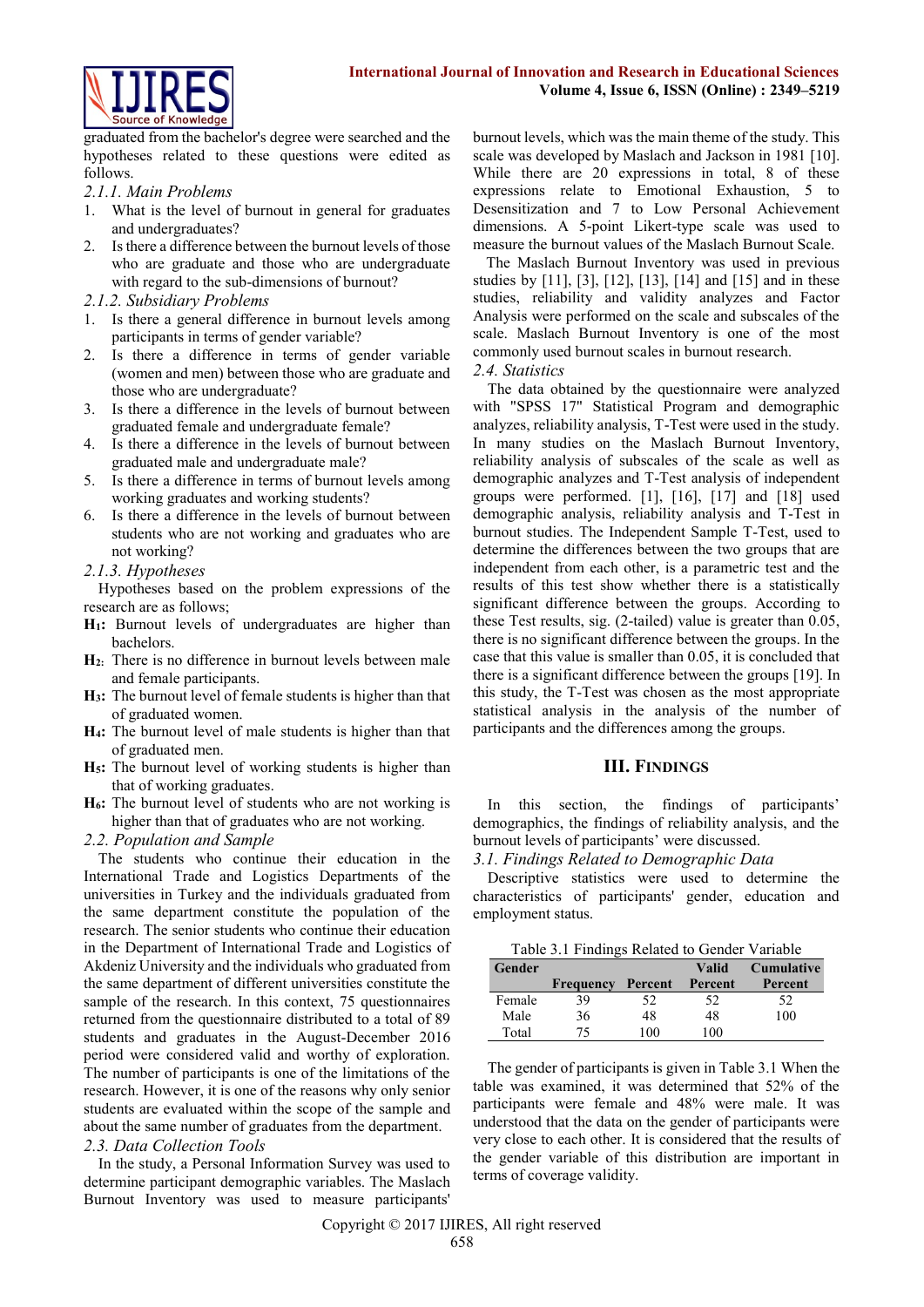



Table 3.2 Findings Related to Educational Status

| <b>Educational</b>   |           |                        | <b>Valid</b> | <b>Cumulative</b> |
|----------------------|-----------|------------------------|--------------|-------------------|
| <b>Status</b>        | Frequency | <b>Percent Percent</b> |              | Percent           |
| Undergraduate        | 37        | 49.3                   | 49.3         | 49.3              |
| Bachelor's<br>Degree | 38        | 50,7                   | 50,7         | 100,0             |
| Total                | 75        | 100,0                  | 100,0        |                   |

The educational status of participants is given in Table 3.2 When the Table 3.2 was examined, it was determined that 49.3% of the participants were Undergraduate and 50.7% of them were Bachelor's Degree. In this respect, it can be argued that the research evaluated the graduated and non-graduated students in a close number, and that this research provides coverage validity.

Table 3.3. Findings Related to Employment Status

| Employment    |                                  |     | <b>Valid</b> | <b>Cumulative</b> |
|---------------|----------------------------------|-----|--------------|-------------------|
| <b>Status</b> | <b>Frequency Percent Percent</b> |     |              | Percent           |
| Employee      | 30                               | 40  | 40           | 40                |
| Unemployed    | 45                               | 60  | 60           | 100               |
| Total         | 75                               | 100 | 100          |                   |

Table 3.3 presents data on the employment status of the participants. When the table is examined, it is understood that 60% of the participants are currently not employed in any job and 40% are currently employed.

### *3.2. Findings Related to Reliability Analysis*

Reliability refers to the consistency between the responses of the participants to the test items. The correlation, calculated as the confidence coefficient of the test, is used to interpret the extent to which the individual differences have been calculated correctly and incorrectly in relation to the test scores [20]. If this coefficient is 0.70 or above, the scale used is considered to be reliable [21]. The Reliability Analysis was used to measure the consistency of the responses of the participants with respect to the sub-dimensions of the Burnout Scale, and the analysis results are given in Table 3.4.

Table 3.4 Cronbach's Alpha Values of Sub-dimensions of Burnout Scale

|                             | <b>Test Items</b> | Cronbach's Alpha Value |
|-----------------------------|-------------------|------------------------|
| Emotional<br>Exhaustion     |                   | 0,841                  |
| Desensitization             |                   | 0, 704                 |
| Low Personal<br>Achievement |                   | 0.682                  |

When the table was examined, it was determined that the reliability coefficients for emotional exhaustion and desensitization dimensions were adequate ( $p > 0.70$ ), but the reliability value of the Low Personal Achievement dimension was partially below the normal accepted value  $(p < 0.70)$ .

#### *3.3. Findings Related to Burnout Levels*

Under this heading, analyzes are made on the test of the research's main and subsidiary problems, and the results and interpretations of these analyzes are given.

|  | Table 3.5 Participants' Overall Burnout Levels |
|--|------------------------------------------------|
|--|------------------------------------------------|

| <b>Sub-dimension of</b>      | <b>Bachelor's</b> | Undergradua Overall |        |
|------------------------------|-------------------|---------------------|--------|
| <b>Burnout</b>               | Degree (A.M)      | te $(A.M)$          | (A.M)  |
| <b>Emotional Exhaustion</b>  | 1,95              | 2, 47               | 2, 207 |
| Desensitization              | 1,51              | 1,85                | 1,667  |
| Low Personal<br>Achievement  | 3.58              | 3,49                | 3,539  |
| <b>Overall Burnout Level</b> | 2, 35             | 2,60                | 2, 471 |

Table 3.5 shows burnout levels for participants with general and burnout sub-dimension, and burnout levels for undergraduate and bachelor's degree. When the table is examined, it is seen that the general burnout levels of the participants are just below the middle. In this way, all of the participants have a moderate burnout perception.

However, it is observed that undergraduate have a relatively higher level of general burnout than bachelor's degree. It has been understood that participants regard themselves as partially adequate in relation to the low Personal Achievement dimension. Participants were also found to have a very low level of Desensitization and a low level of Emotional Exhaustion. However, undergraduate were found to have higher levels of Emotional Exhaustion and Desensitization than bachelor's degree. Regarding the Low Personal Achievement dimension, bachelor's degree see themselves more successful than undergraduate.

The next section of the study included the results of the T-Test used to determine the difference between two independent groups. The T-Test shows whether there is a statistically significant difference between the two groups obtained from different mainstream groups.

Table 3.6 Burnout Levels According to Educational Status

| <b>Sub-dimension</b><br>of Burnout | <b>Educational</b><br><b>Status</b> | N  | SD AM                       |                                                          | Sig. |
|------------------------------------|-------------------------------------|----|-----------------------------|----------------------------------------------------------|------|
| Emotional                          | Bachelor's                          |    |                             |                                                          |      |
| Exhaustion                         | Degree                              |    |                             | 38 0,707 1,95 -3,364 0,001<br>37 0,630 2,47 -3,364 0,001 |      |
|                                    | Undergraduate                       |    |                             |                                                          |      |
| Desensitization                    | Bachelor's                          |    |                             |                                                          |      |
|                                    | Degree                              |    |                             | 38 0,652 1,51 -2,214 0,030<br>37 0,671 1,85 -2,214 0,030 |      |
|                                    | Undergraduate                       |    |                             |                                                          |      |
| Low Personal                       | Bachelor's                          |    |                             |                                                          |      |
| Achievement                        | Degree                              | 38 | 0,307 3,58<br>37 0,450 3,49 | 0,997 0,322                                              |      |
|                                    | Undergraduate                       |    |                             |                                                          |      |

A T-Test was conducted to investigate whether there is a meaningful difference between the undergraduate and bachelor's degree regarding the dimensions of Emotional Exhaustion, Desensitization and Low Personal Achievement, and the findings are given in Table 3.6. The results of the T-Test on the sub-dimensions of burnout (Emotional Exhaustion (Sig.  $= 0.001$ ), Desensitization (Sig.  $= 0.030$ , Low Personal Achievement (Sig.  $= 0.322$ )) indicate that there is a significant difference between the two groups. Thus,  $H_1$  hypothesis has been accepted.

When the table values were examined separately on the basis of sub-dimensions, it was determined that undergraduate and bachelor's degree had different burnout levels in terms of Emotional Exhaustion and Desensitization dimensions and in terms of Low Personal Achievement dimension, both groups had burnout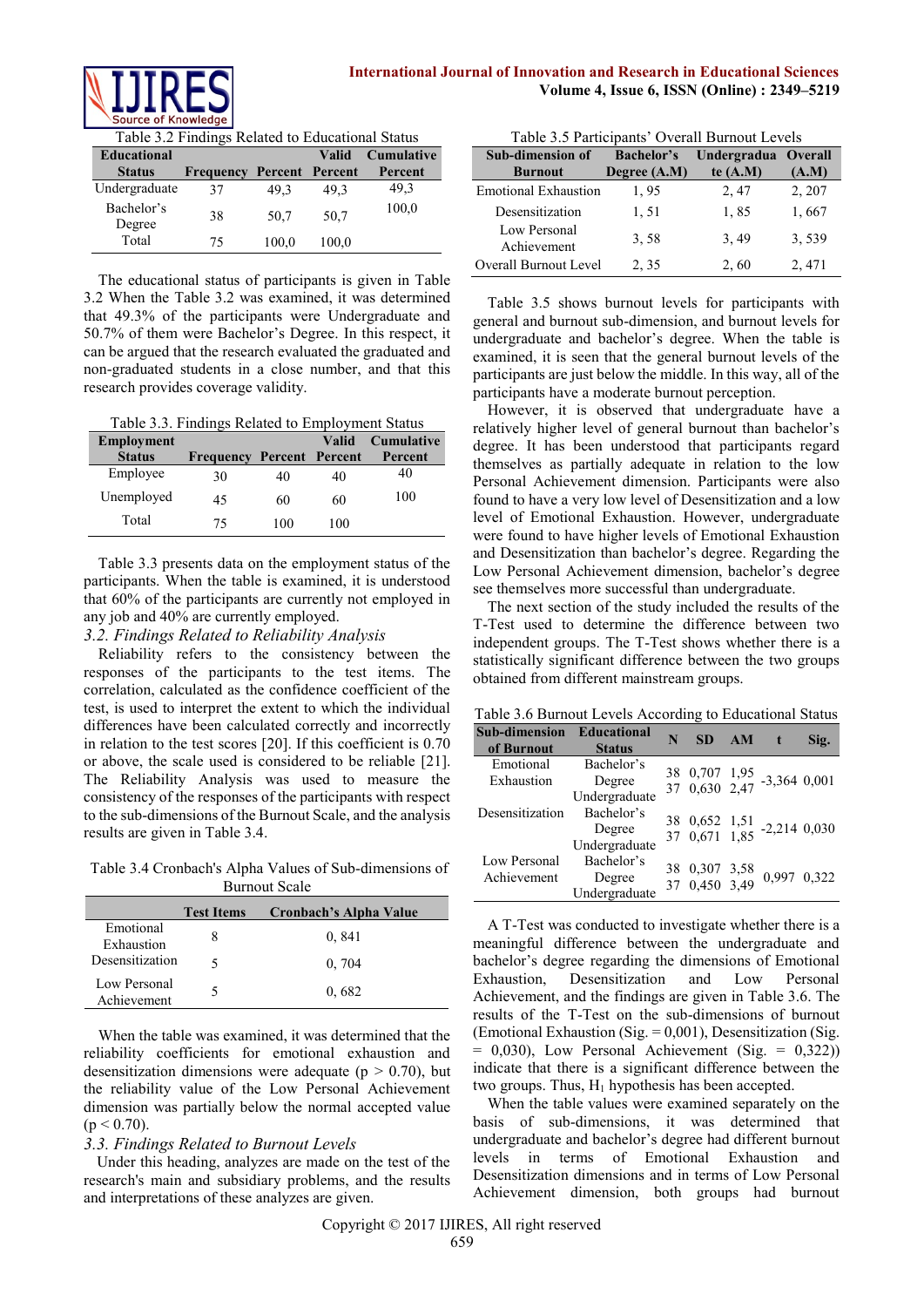perceptions close to each other. As a result of the T test; there was a statistically significant difference ( $p \le 0.05$ ) in terms of Emotional Exhaustion and Desensitization subdimensions between undergraduates and bachelor's degrees and there was no statistically significant difference (p <0.05) between the two groups regarding the Low Personal Achievement sub-dimension. However, undergraduates have higher levels of emotional exhaustion and desensitization than bachelor's degrees.

Table 3.7 Burnout Levels According to Gender Variable

| <b>Sub-dimension</b><br>of Burnout | Gender N SD                                    |                      | AM | $\mathbf t$       | Sig. |
|------------------------------------|------------------------------------------------|----------------------|----|-------------------|------|
| Emotional                          | Female 39 0, 712 2, 23                         |                      |    | $-0, 262, 0, 794$ |      |
| Exhaustion                         |                                                | Male 36 0, 729 2, 18 |    |                   |      |
|                                    | Female 39 0, 729 1, 75<br>Male 36 0, 619 1, 59 |                      |    | $-1, 017, 0, 313$ |      |
| Desensitization                    |                                                |                      |    |                   |      |
| Low Personal                       | Female 39 0, 384 3, 48                         |                      |    |                   |      |
| Achievement                        | Male                                           | 36 0, 379 3, 60      |    | 1,398 0,166       |      |

Table 3.7 presents the results of the T-Test, which was conducted to investigate whether there is a significant difference between participants in terms of Emotional Exhaustion, Desensitization and Low Personal Achievement according to the gender variable. When the table values were examined, it was found that male and female participants had close burnout perceptions of Emotional Exhaustion, Desensitization and Low Personal Achievement dimensions. The T-Test revealed that there was no statistically significant (p>0,05) difference in emotional exhaustion (Sig. =  $0.794$ ), desensitization (Sig. = 0,313) and low personal achievement (Sig. =  $0,166$ ) subdimensions between male and female participants. Thus,  $H_2$ hypothesis has been accepted. However, female participants were found to have higher levels of Emotional Exhaustion and Desensitization than male participants.

Table 3.8 Burnout Levels According to Gender (Female) Variable and Educational Status

| <b>Sub-dimension of Burnout</b> | Gender | <b>Educational Status</b>          |          | <b>SD</b>      | AM           |          | Sig.  |
|---------------------------------|--------|------------------------------------|----------|----------------|--------------|----------|-------|
| <b>Emotional Exhaustion</b>     | Female | Bachelor's Degree<br>Undergraduate | 23<br>16 | 0.684<br>0.727 | 2,09<br>2,42 | $-1.442$ | 0.158 |
| Desensitization                 | Female | Bachelor's Degree<br>Undergraduate | 23<br>16 | 0.733<br>0.733 | 1,68<br>1,86 | $-0.772$ | 0,445 |
| Low Personal Achievement        | Female | Bachelor's Degree<br>Undergraduate | 23<br>16 | 0.304<br>0.445 | 3,58<br>3.33 | 2,117    | 0,041 |

A T-Test was conducted to determine whether there were any significant differences between the undergraduate female and bachelor's degree female regarding the dimensions of Emotional Exhaustion, Desensitization and Low Personal Achievement, and the results are shown in Table 3.8. When the table values are considered, it has been determined that female participants who are undergraduates and female participants with bachelor's degrees have similar burnout perceptions about Emotional Exhaustion and Desensitization dimensions. Regarding the Low Personal Achievement dimension, it was understood that female participants as undergraduates and female participants with bachelor's degrees had different burnout levels. There was no statistically significant difference ( $p<0.05$ ) in terms of Emotional Exhaustion (Sig. = 0, 158) and Desensitization (Sig.  $= 0$ , 445) sub-dimensions between

undergraduates and bachelor's degrees. A statistically significant difference ( $p \le 0.05$ ) was found between the two groups regarding the Low Personal Achievement ( $\text{Sig.} = 0$ ).  $(041)$  sub-dimension. Despite this significant difference, H<sub>3</sub> hypothesis has been rejected because it was understood that there was no significant difference between the two groups regarding all burnout sub-dimensions. Emotional exhaustion and desensitization levels of female undergraduate are partially higher than those of female bachelor's degree, although there is no significant difference in emotional exhaustion and desensitization subdimensions. At the same time, it was understood that female participants with a bachelor's degree had a lower personal achievement level than female participants who are now undergraduates.

| Table 3.9 Burnout Levels According to Gender (Male) Variable and Educational Status |  |  |  |
|-------------------------------------------------------------------------------------|--|--|--|
|                                                                                     |  |  |  |

| <b>Sub-dimension of Burnout</b> | Gender | <b>Educational Status</b> |    | <b>SD</b> | AM    |           | Sig.  |  |  |
|---------------------------------|--------|---------------------------|----|-----------|-------|-----------|-------|--|--|
| <b>Emotional Exhaustion</b>     | Male   | Bachelor's Degree         | 15 | 0.708     | 1.73  |           | 0,001 |  |  |
|                                 |        | Undergraduate             |    | 0.562     | 2.51  | $-3.670$  |       |  |  |
| Desensitization                 | Male   | Bachelor's Degree         |    | 0.403     | 1, 25 | $-3, 127$ | 0.002 |  |  |
|                                 |        | Undergraduate             |    | 0.638     | 1.84  |           |       |  |  |
| Low Personal Achievement        | Male   | Bachelor's Degree         |    | 0.322     | 3.58  | $-0.293$  | 0.771 |  |  |
|                                 |        | Undergraduate             |    | 0.422     | 3.62  |           |       |  |  |

A T-Test was conducted to determine whether there were any significant differences between the undergraduate male and bachelor's degree male regarding the dimensions of Emotional Exhaustion, Desensitization and Low Personal Achievement, and the results are shown in Table 3.9. When the table values were examined, it was understood that there was a difference between male participants who are undergraduates and male participants with bachelor's degrees regarding the levels of emotional exhaustion and desensitization. Regarding the Low Personal Achievement dimension, it has been understood that male participants as undergraduates and male participants with bachelor's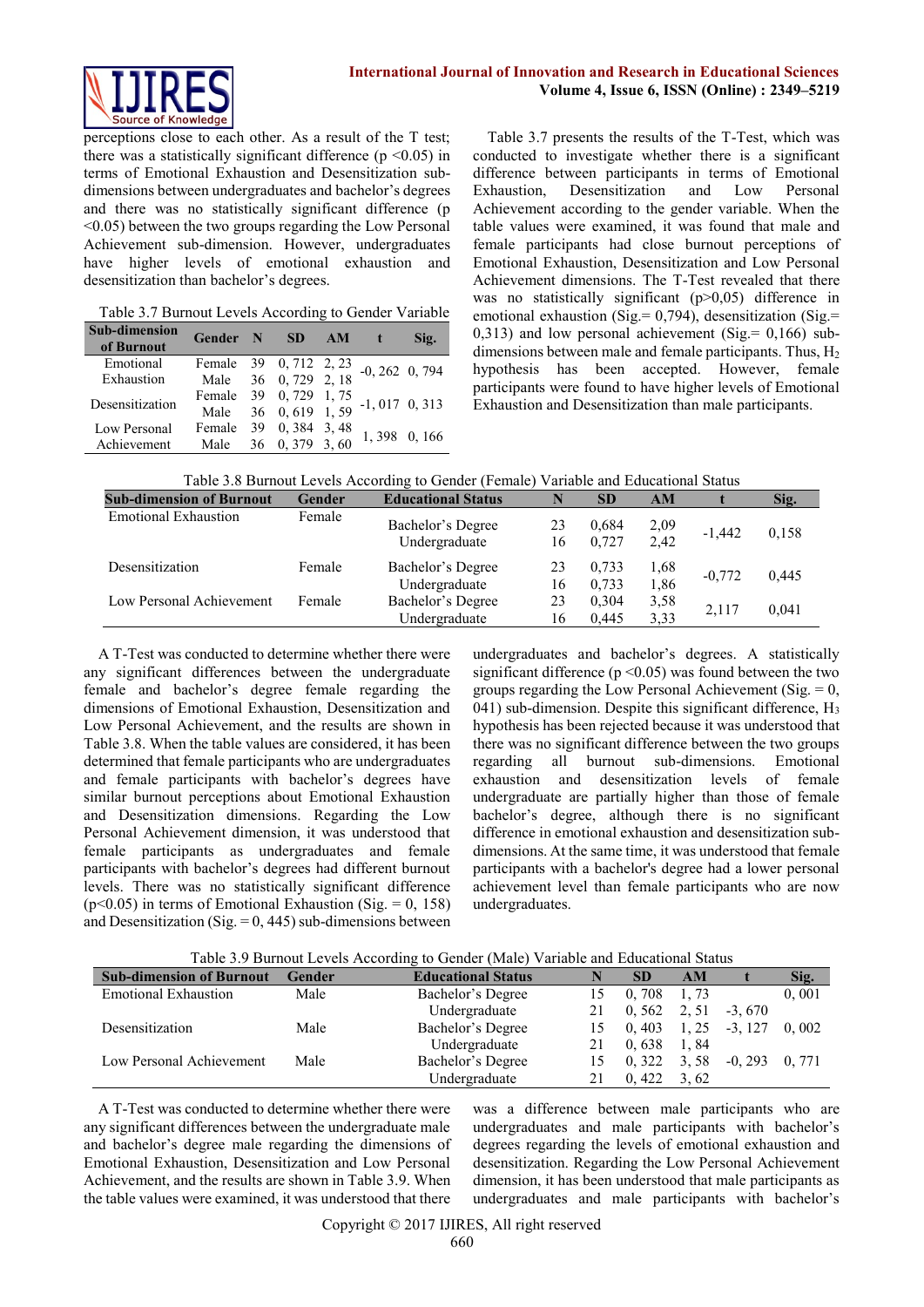

degrees have similar burnout perceptions. There was a statistically significant difference  $(p<0.05)$  in terms of emotional exhaustion (Sig.  $= 0$ , 001) and desensitization  $(Sig. = 0, 002)$  sub-dimensions between undergraduates male and bachelor's degrees male. There was no statistically significant difference (p<0.05) between the two groups as to the sub-dimension of Low Personal

Achievement (Sig = 0, 771). Hence,  $H_4$  hypothesis has been rejected. No statistically significant difference was found between the two groups regarding all burnout subdimensions. However, emotional exhaustion and desensitization levels of male undergraduate are partially higher than those of male bachelor's degree.

| Table 3.10 Burnout Levels According to Employment and Educational Status (1) |  |  |
|------------------------------------------------------------------------------|--|--|
|                                                                              |  |  |

| <b>Sub-dimension of Burnout Employment</b> |          | <b>Educational Status</b>          | N  | <b>SD</b>                                                                  | AM | Sig. |
|--------------------------------------------|----------|------------------------------------|----|----------------------------------------------------------------------------|----|------|
| <b>Emotional Exhaustion</b>                | Employee | Bachelor's Degree<br>Undergraduate |    | $17$ 0, 639 1, 77 -3, 451 0, 002<br>13 0, 642 2, 59 -3, 451                |    |      |
| Desensitization                            | Employee | Bachelor's Degree<br>Undergraduate |    | $17$ 0, 588 1, 51 -2, 444 0, 021<br>13 0, 576 2, 03 -2, 444 0, 021         |    |      |
| Low Personal Achievement                   | Employee | Bachelor's Degree<br>Undergraduate | 13 | $\begin{array}{cc} 0,366 & 3,56 \\ 0,561 & 3,37 \end{array}$ 1, 118 0, 273 |    |      |

A T-Test was conducted to determine whether there were any significant differences between the undergraduate employees and bachelor's degree employees regarding the dimensions of Emotional Exhaustion, Desensitization and Low Personal Achievement, and the results are shown in Table 3.10. When the table values were examined, it was determined that there was a difference in terms of the levels of emotional exhaustion and desensitization dimensions among the undergraduate and bachelor's degreee employees. With regard to the low personal achievement dimension, undergraduate employees and bachelor's degree employees have close perceptions. There was a statistically

significant difference  $(p<0.05)$  in terms of emotional exhaustion (Sig.  $= 0$ , 002) and desensitization (Sig.  $= 0$ , 021) sub-dimensions between undergraduate employees and bachelor's degree employees. There was no statistically significant difference ( $p$ <0.05) between the two groups as to the sub-dimension of Low Personal Achievement (Sig = 0, 273). Thus,  $H_5$  hypothesis has been rejected. No statistically significant difference was found between the two groups regarding all burnout sub-dimensions. However, emotional exhaustion and desensitization levels of undergraduate employees are partially higher than those of bachelor's degree employees.

| <b>Sub-dimension of Burnout Employment</b> |            | <b>Educational Status</b>          | N        | <b>SD</b>       | AM            |           | Sig.   |
|--------------------------------------------|------------|------------------------------------|----------|-----------------|---------------|-----------|--------|
| <b>Emotional Exhaustion</b>                | Unemploved | Bachelor's Degree<br>Undergraduate | 21<br>24 | 0.741<br>0.629  | 2,09<br>2, 41 | $-1, 539$ | 0, 131 |
| Desensitization                            | Unemployed | Bachelor's Degree<br>Undergraduate | 21<br>24 | 0.714<br>0,708  | 1, 51<br>1,75 | $-1, 109$ | 0, 273 |
| Low Personal Achievement Unemployed        |            | Bachelor's Degree<br>Undergraduate | 21<br>24 | 0.258<br>0, 374 | 3,60<br>3.56  | 0,402     | 0.689  |

| Table 3.11 Burnout Levels According to Employment and Educational Status (2) |  |  |  |
|------------------------------------------------------------------------------|--|--|--|
|------------------------------------------------------------------------------|--|--|--|

A T-Test was conducted to determine whether there were any significant differences between the undergraduate unemployed and bachelor's degree unemployed regarding the dimensions of Emotional Exhaustion, Desensitization and Low Personal Achievement, and the results are shown in Table 3.11. When the table values were examined, it was understood that the undergraduate unemployed and bachelor's degree unemployed had close perceptions of all burnout sub-dimensions. There was no statistically significant difference  $(p<0.05)$  in terms of Emotional Exhaustion (Sig. = 0, 131), Desensitization (Sig. = 0, 273) and Low Personal Achievement (Sig. = 0, 689) subdimensions between the undergraduate unemployed and bachelor's degree unemployed. The  $H_6$  hypothesis has been rejected. No statistically significant difference was found between the two groups regarding all burnout subdimensions. Although there was no significant difference in all burnout sub-dimensions, emotional exhaustion and desensitization levels of undergraduate unemployed are

partially higher than those of bachelor's degree unemployed.

The findings in Table 3.5 are similar to those found in the study by [9], who measured the burnout levels of the students at Celal Bayar University. The findings in Table 3.7 are in line with the findings of [6] studying the burnout levels of Vocational School students. In addition, the findings in Table 3.11 correspond to the findings of [22] in their study of the burnout levels of senior students attending their Applied Science Faculty. On the other hand, the findings of our study are in contrast to the research findings of [23], which show that the burnout scores of university students differ according to gender, social support, place of birth, faculty, class level and weekly course load variables.

#### **IV. CONCLUSION AND RECOMMENDATIONS**

The results of this study are as follows: overall burnout levels of the students who undergraduate from Applied